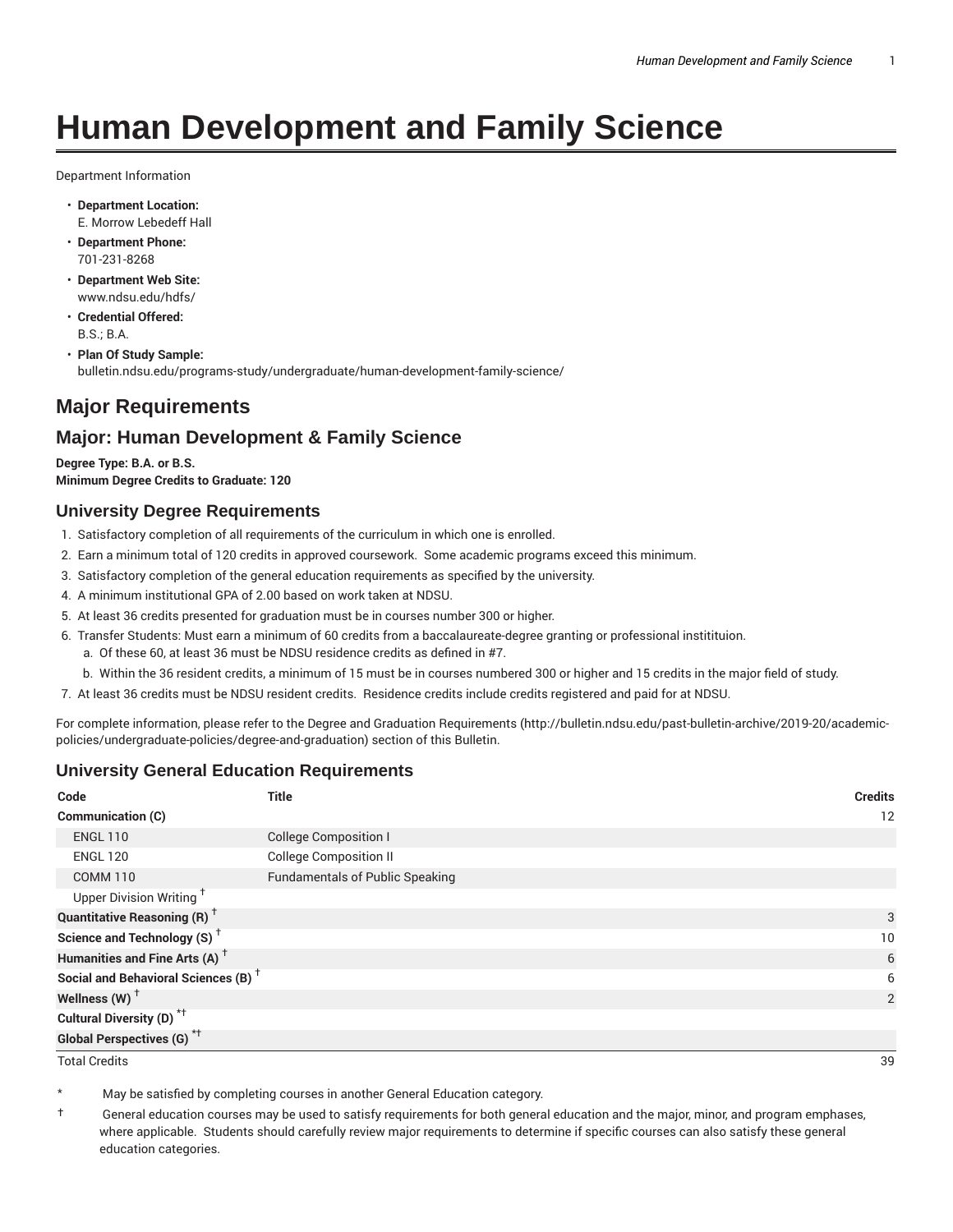• A list of university approved general education courses and administrative policies are available here (http://bulletin.ndsu.edu/past-bulletinarchive/2019-20/academic-policies/undergraduate-policies/general-education/#genedcoursestext).

## **Major Requirements**

A grade of 'C' or better is required for all HDFS prefix courses for graduation.

| Code                                                                                                   | <b>Title</b>                                                                                                        | <b>Credits</b> |  |
|--------------------------------------------------------------------------------------------------------|---------------------------------------------------------------------------------------------------------------------|----------------|--|
| <b>Human Development &amp; Family Science Core Requirements</b>                                        |                                                                                                                     |                |  |
| <b>CSCI 114</b>                                                                                        | Microcomputer Packages (May satisfy general education category S)                                                   | 3              |  |
| or MIS 116                                                                                             | <b>Business Use of Computers</b>                                                                                    |                |  |
| Select one of the following: (May satisfy general education category C)                                |                                                                                                                     | 3              |  |
| <b>ENGL 320</b>                                                                                        | <b>Business and Professional Writing</b>                                                                            |                |  |
| <b>ENGL 325</b>                                                                                        | Writing in the Health Professions                                                                                   |                |  |
| <b>ENGL 358</b>                                                                                        | Writing in the Humanities and Social Sciences                                                                       |                |  |
| <b>ENGL 459</b>                                                                                        | Researching and Writing Grants and Proposal                                                                         |                |  |
| <b>HD&amp;E 189</b>                                                                                    |                                                                                                                     | 1              |  |
| <b>HDFS 230</b>                                                                                        | Life Span Development (May satisfy general education category B)                                                    | 3              |  |
| <b>HDFS 242</b>                                                                                        | Couples, Marriages and Families (May satisfy general education category W)                                          | 3              |  |
| <b>HDFS 250</b>                                                                                        | Introduction to Research Methods in Human Development and Family Sciences                                           | 3              |  |
| <b>HDFS 275</b>                                                                                        | Diversity and Multiculturalism in Individual and Family Life (May satisfy general education category B<br>and $D$ ) | 3              |  |
| <b>HDFS 353</b>                                                                                        | Children, Families and Public Policy                                                                                | 3              |  |
| <b>HDFS 389</b>                                                                                        | Pre-Field Experience (Pre-Field Experience)                                                                         | $\overline{2}$ |  |
| <b>HDFS 496</b>                                                                                        | $\overline{2}$                                                                                                      | 3              |  |
| <b>HD&amp;E 320</b>                                                                                    | Professional Issues                                                                                                 | $\mathbf{1}$   |  |
| <b>PSYC 111</b>                                                                                        | Introduction to Psychology (May satisfy general education category B)                                               | 3              |  |
| SOC 110                                                                                                | Introduction to Sociology (May satisfy general education category B)                                                | 3              |  |
| <b>STAT 330</b>                                                                                        | Introductory Statistics (May satisfy general education category R)                                                  | 3              |  |
| Option Selection: Select one option from the three listed below.                                       |                                                                                                                     | 21             |  |
| Minor Plan of Study: A minor plan of study is required outside of the HDFS department for all options. |                                                                                                                     |                |  |

Total Credits 58

## **Adult Development and Aging Option**

| Code                      | Title                                                                 | Credits      |
|---------------------------|-----------------------------------------------------------------------|--------------|
| <b>HDFS 357</b>           | Personal and Family Finance                                           | 3            |
| <b>HDFS 360</b>           | Adult Development and Aging                                           | $\mathbf{3}$ |
| <b>HDFS 480</b>           | <b>Community Resources of Later Life</b>                              | 3            |
| <b>HDFS 482</b>           | <b>Family Dynamics of Aging</b>                                       | 3            |
| <b>HDFS 300-400 Level</b> | Major Electives (can include up to 3 credits of HDFS 496 or HDFS 491) | q            |

#### **Child and Adolescent Development Option**

| Code                         | Title                                                                 | <b>Credits</b> |
|------------------------------|-----------------------------------------------------------------------|----------------|
| <b>HDFS 320</b>              | Prenatal, Infant and Toddler Development                              | $\mathcal{B}$  |
| <b>HDFS 330</b>              | <b>Child Development</b>                                              | 3              |
| <b>HDFS 340</b>              | Adolescent Development                                                | 3              |
| Select one of the following: |                                                                       | 3              |
| <b>HDFS 424</b>              | Observation and Assessment of Children                                |                |
| <b>HDFS 483</b>              | Developmentally Appropriate Practices from Birth Through Adolescence  |                |
| <b>HDFS 300-400 Level</b>    | Major Electives (can include up to 3 credits of HDFS 496 or HDFS 491) | q              |

# **Family Science Option**

| Code            | <b>Title</b>                  | Credits |
|-----------------|-------------------------------|---------|
| <b>HDFS 341</b> | <b>Parent-Child Relations</b> |         |
| <b>HDFS 357</b> | Personal and Family Finance   |         |